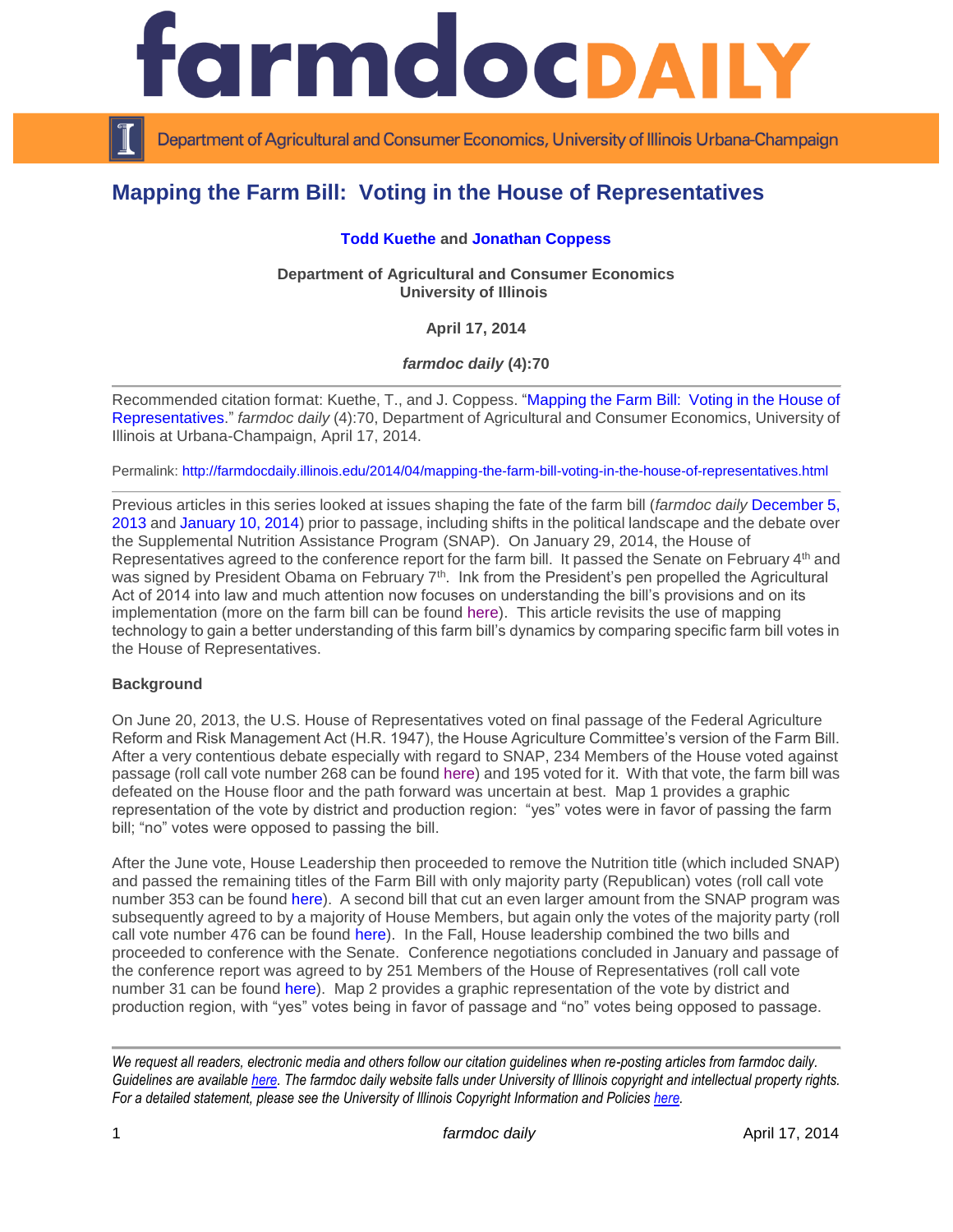



## **Discussion**

The analysis in this post provides an initial comparison of these two votes in the House – the first to defeat the Farm Bill, the second to pass the conference product. While there are myriad differences between the two bills, one of the most notable involves the changes to SNAP. The bill defeated in June would've reduced spending in SNAP by approximately \$20 billion and included the controversial work requirements contained in the amendment by Representative Southerland. The conference report included approximately \$8 billion in spending reductions for SNAP and did not include the Southerland amendment work requirements. Based on common knowledge of farm bill politics, the assumption is that many of the Representatives who changed their votes from "no" to "yes" were Democrats whose support was due to the smaller reduction in SNAP spending and the agreement not to include the controversial work requirements. Map 3 provides a graphic representation of only those votes that changed from "no" and "not voting" in June 2013 (i.e., opposed to the farm bill) to "yes" (i.e., supporting the farm bill) in January 2014.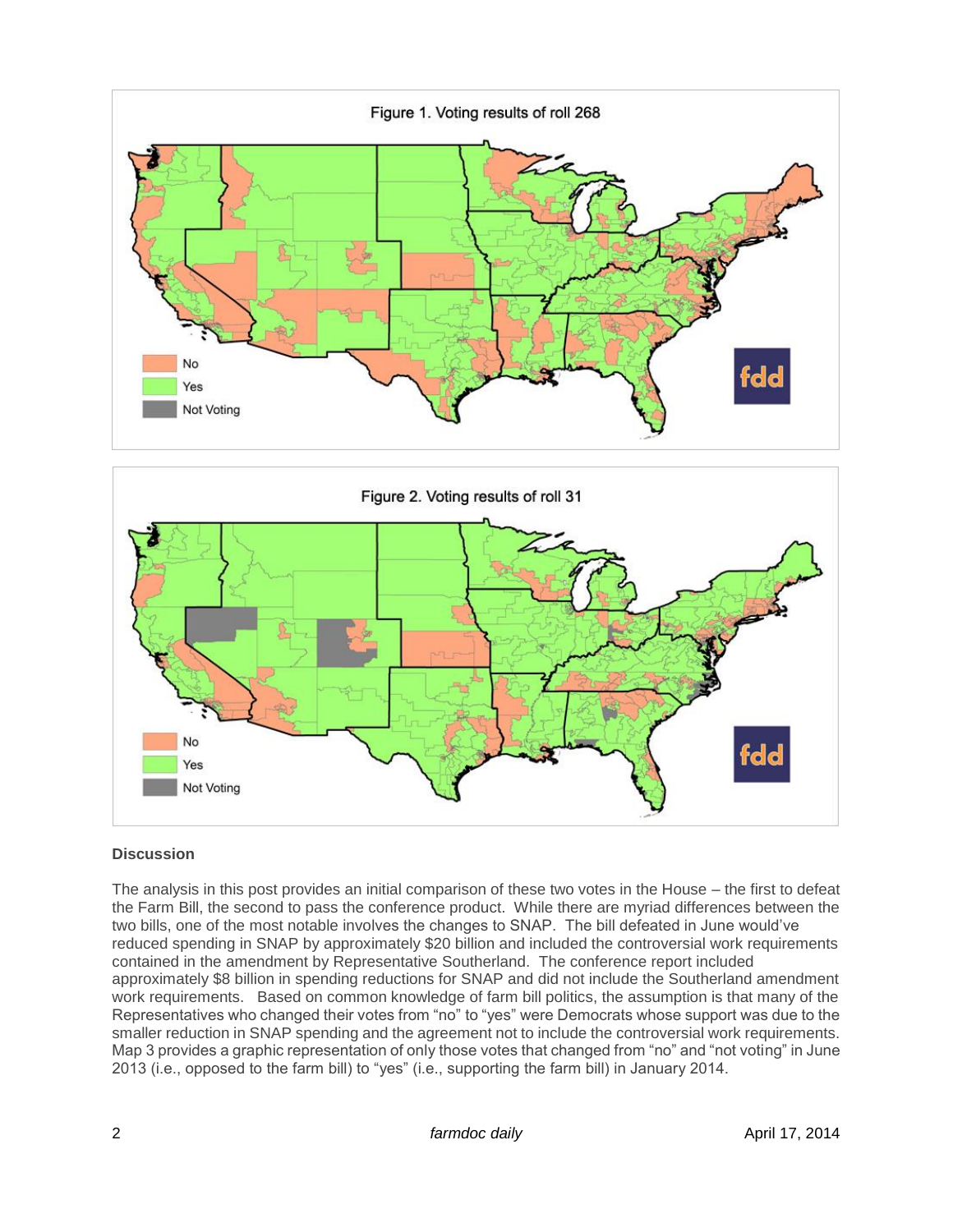

In total, 100 Members changed their vote between the two roll calls: 77 Members went from opposing the farm bill (or not voting) to supporting it and 23 Members changed from supporting the bill to opposing it. In our previous articles (*farmdoc daily* [December 5, 2013](http://farmdocdaily.illinois.edu/2013/12/mapping-fate-of-farm-bill.html) and [January 10, 2014\)](http://farmdocdaily.illinois.edu/2014/01/mapping-fate-of-farm-bill-2.html) in this series, we discussed how the current political climate created a difficult environment for building the coalition needed to pass a farm bill. The conference report demonstrates that coalition building in action as leaders on both sides of the aisle gathered enough support to pass it. The table below provides an initial overview of the characteristics of the 77 Members who changed from opposing the initial farm bill to supporting the final bill.

Of the votes that changed in favor of the farm bill, 63 were Democrats (82%) and 14 were Republicans (18%). In contrast, all 23 votes that moved to opposing the farm bill were Republicans. Looking at the regional shifts in voting and support, 15 Members from the Northeast changed in favor of the farm bill (19%), followed by 12 Members in the Pacific region (16%), 11 in the Southeast (14%), and 10 in the Corn Belt (13%). Finally, of the 77 Members who switched to supporting the farm bill, 41 of the districts could be classified as rural (53%), and 22 could be classified as urban (29%). (For classification of rural and urban district, see *farmdoc daily* [January 10, 2014.](http://farmdocdaily.illinois.edu/2014/01/mapping-fate-of-farm-bill-2.html))

Additional analysis of each district and the reasons behind the Representative's voting decision is needed to gain a better understanding of all the dynamics involved. For example, additional work could focus on the level of SNAP participation in each district, as well as looking for other factors that drove the decision to support the farm bill. Looking at the 14 Republican votes that changed in favor of the farm bill and the 23 that changed in opposition would also enhance the understanding of this farm bill's dynamics. In sum, however, we can see that much of the change in support from the farm bill came from Representatives in the Democratic Party, the coastal regions of the country, and rural areas.